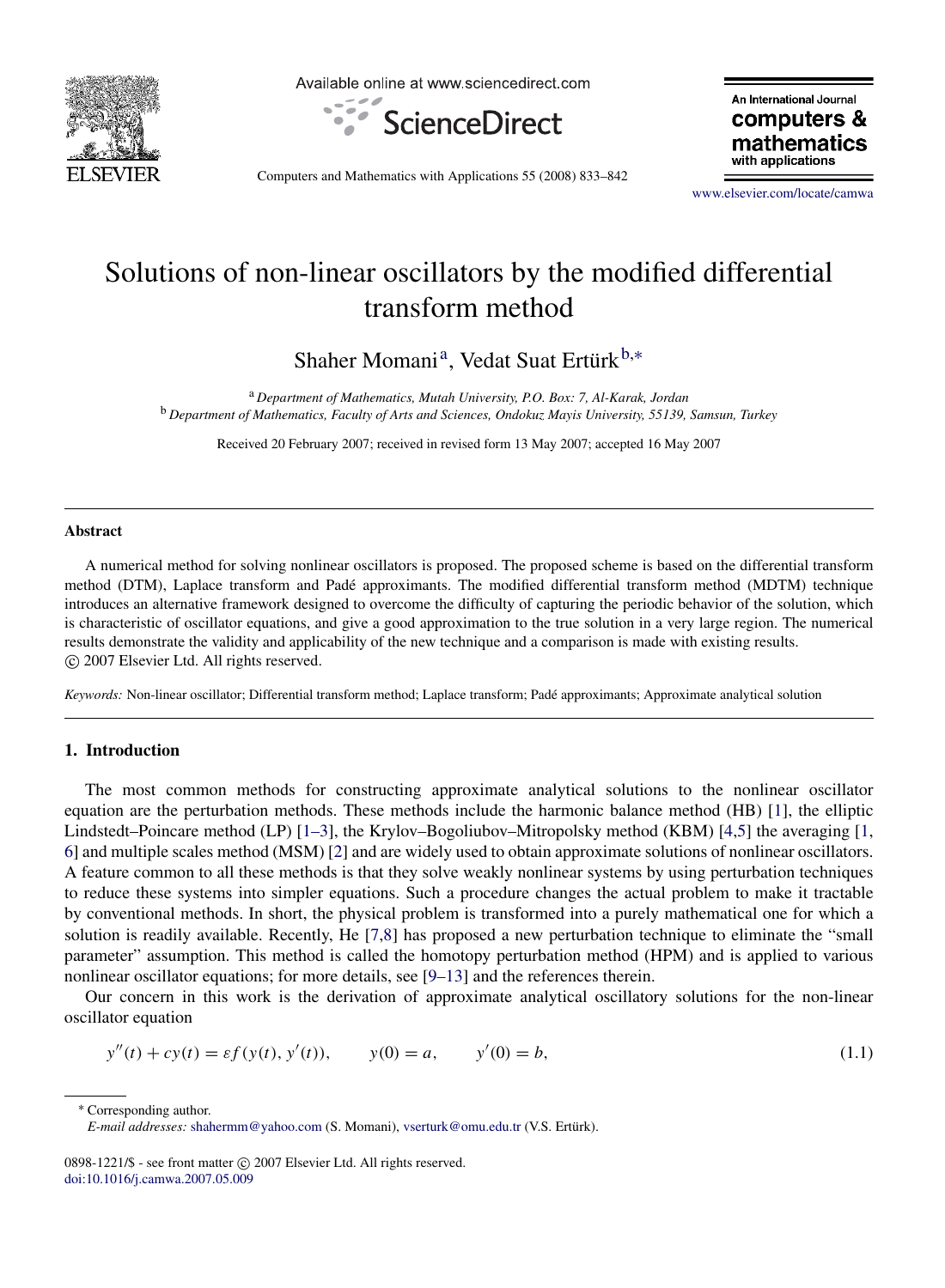where *c* is a positive real number and  $\varepsilon$  is a parameter (not necessarily small). We assume that the function  $f(y(t), y'(t))$  is an arbitrary nonlinear function of its arguments. The modified differential transform method (DTM) will be employed in a straightforward manner without any need of linearization or smallness assumptions.

DTM was first applied in the engineering domain by [14]. DTM provides an efficient explicit and numerical solution with high accuracy, minimal calculations, avoidance of physically unrealistic assumptions. However, DTM has some drawbacks. By using DTM, we obtain a series solution, in practice a truncated series solution. This series solution does not exhibit the periodic behavior which is characteristic of oscillator equations and gives a good approximation to the true solution in a very small region.

In order to improve the accuracy of DTM, we use an alternative technique which modifies the series solution for non-linear oscillatory systems as follows: we first apply the Laplace transformation to the truncated series obtained by DTM, then convert the transformed series into a meromorphic function by forming its Pade approximants, and finally ´ adopt an inverse Laplace transform to obtain an analytic solution, which may be periodic or a better approximation solution than the DTM truncated series solution. The first connection between series solution methods such as an Adomian decomposition method and Padé approximants was established in [15,16]. Finally, a numerical comparison has been made between the present method and the fourth-order Runge–Kutta method.

This paper is organized as follows: In Section 2, we describe the differential transform method and give a brief discussion of Padé approximants. In Section  $3$ , the method is applied to a variety of examples to show the efficiency and simplicity of the method. At the end of the paper, there is a summary of the main conclusions.

# 2. Differential transform method

The differential transform method is a semi-numerical-analytic-technique that formulizes the Taylor series in a totally different manner. With this technique, the given differential equation and related boundary conditions are transformed into a recurrence equation that finally leads to the solution of a system of algebraic equations as coefficients of a power series solution. This method is useful for obtaining exact and approximate solutions of linear and nonlinear differential equations. There is no need for linearization or perturbations; large computational work and round-off errors are avoided. It has been used to solve effectively, easily and accurately a large class of linear and nonlinear problems with approximations. The method is well addressed in [17–26]. The basic definitions of differential transformation are introduced as follows:

**Definition 2.1.** If  $f(t)$  is analytic in the time domain  $T$ , then it will be differentiated continiously with respect to time *t*

$$
\varphi(t,k) = \frac{\mathrm{d}^k f(t)}{\mathrm{d}t^k}, \quad \forall t \in T.
$$
\n(2.1)

For  $t = t_i$ , then  $\varphi(t, k) = \varphi(t_i, k)$ , where *k* belongs to the set of non-negative integers, denoted as the *K*-domain. Therefore, Eq. (2.1) can be rewritten as

$$
F(k) = \varphi(t_i, k) = \left[\frac{\mathrm{d}^k f(t)}{\mathrm{d}t^k}\right]_{t=t_i}, \quad \forall k \in K,
$$
\n(2.2)

where  $F(k)$  is called the spectrum of  $f(t)$  at  $t = t_i$  in the *K*-domain.

**Definition 2.2.** If  $f(t)$  can be represented by the Taylor series, then it can be represented as

$$
f(t) = \sum_{k=0}^{\infty} [(t - t_i)^k / k!] F(k).
$$
 (2.3)

Eq.  $(2.3)$  is called the inverse transform of  $F(k)$ . With the symbol *D* denoting the differential transform process, and upon combining Eqs. (2.2) and (2.3), we obtain

$$
f(t) = \sum_{k=0}^{\infty} [(t - t_i)^k / k!] F(k) \equiv D^{-1} F(k).
$$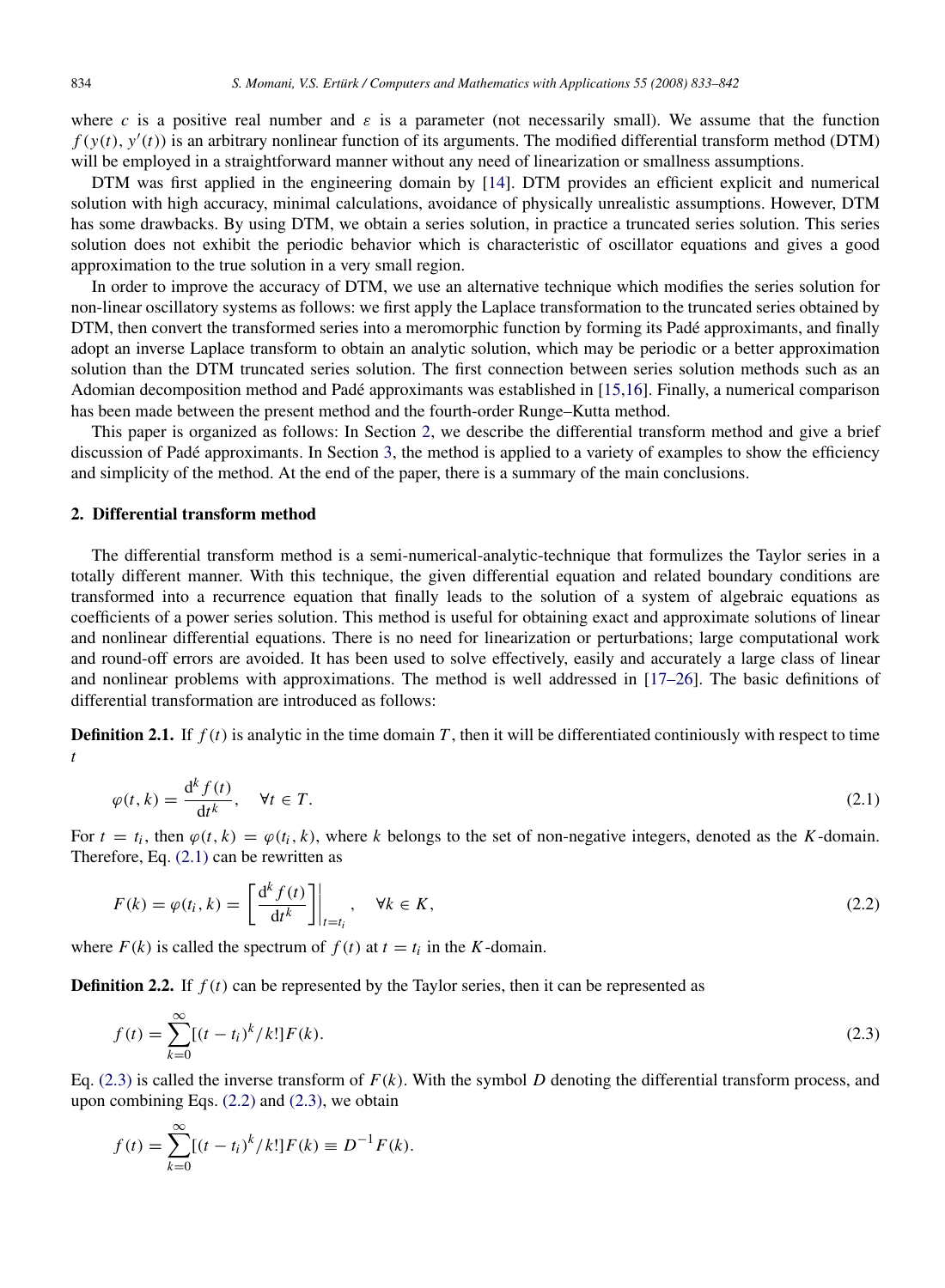Table 1 The fundamental operations of the differential transform method

| Time function                       | Transformed function                                                                               |
|-------------------------------------|----------------------------------------------------------------------------------------------------|
| $w(t) = \alpha u(t) \pm \beta v(t)$ | $W(k) = \alpha U(k) \pm \beta V(k)$                                                                |
| $w(t) = dmu(t)/dtm$                 | $W(k) = \frac{(k+m)!}{k!}U(k+m)$                                                                   |
| $w(t) = u(t)v(t)$                   | $W(k) = \sum_{l=0}^{k} U(l) V(k-l)$                                                                |
| $w(t) = t^m$                        | $W(k) = \delta(k-m) = \begin{cases} 1, & \text{if } k=m, \\ 0, & \text{if } k \neq m. \end{cases}$ |
| $w(t) = \exp(t)$                    | $W(k) = 1/k!$                                                                                      |
| $w(t) = \sin(\omega t + \alpha)$    | $W(k) = (\omega^k/k!) \sin(k\pi/2 + \alpha)$                                                       |
| $w(t) = \cos(\omega t + \alpha)$    | $W(k) = (\omega^k/k!) \cos(k\pi/2 + \alpha)$                                                       |

Using the differential transform, a differential equation in the domain of interest can be transformed into an algebraic equation in the  $K$ -domain and  $f(t)$  can be obtained by the finite-term Taylor series expansion plus a remainder, as

$$
f(t) = \sum_{k=0}^{N} [(t - t_i)^k / k!] F(k) + R_{N+1}(t).
$$

The fundamental mathematical operations performed by DTM are listed in Table 1.

In addition to the above operations, the following theorem that can be deduced from Eqs. (2.2) and (2.3) is given below:

**Theorem.** *If*  $f(x) = g_1(x)g_2(x) \dots g_{m-1}(x)g_m(x)$ , then

$$
F(k) = \sum_{k_{n-1}=0}^{k} \sum_{k_{n-2}=0}^{k_{n-1}} \dots \sum_{k_2=0}^{k_3} \sum_{k_1=0}^{k_2} G_1(k_1) G_2(k_2 - k_1) \dots G_{n-1}(k_{n-1} - k_{n-2}) G_n(k - k_{n-1}).
$$
\n(2.4)

The series solution (2.3) does not exhibit the periodic behavior that is characteristic of oscillator equations. It converges rapidly only in a small region; in the wide region, they may have very slow convergence rates, and then their truncations yield inaccurate results. Therefore, we follow the same technique proposed by [15,16], which modifies the series solution for non-linear oscillatory systems. In the modified DTM, we apply a Laplace transform to the series obtained by DTM, then convert the transformed series into a meromorphic function by forming its Pade approximants, ´ and then invert the approximant to obtain an analytic solution, which may be periodic or a better approximation solution than the DTM truncated series solution.

#### *2.1. Pade approximants ´*

A Pade approximant is the ratio of two polynomials constructed from the coefficients of the Taylor series expansion ´ of a function  $y(x)$ . The  $[L/M]$  Padé approximants to a function  $y(x)$  are given by [27].

$$
\left[\frac{L}{M}\right] = \frac{P_L(x)}{Q_M(x)},\tag{2.5}
$$

where  $P_L(x)$  is a polynomial of degree at most *L* and  $Q_M(x)$  is a polynomial of degree at most *M*. The formal power series

$$
y(x) = \sum_{i=1}^{\infty} a_i x^i,
$$
\n(2.6)

$$
y(x) - \frac{P_L(x)}{Q_M(x)} = O(x^{L+M+1}),
$$
\n(2.7)

determine the coefficients of  $P_L(x)$  and  $Q_M(x)$  by the equation.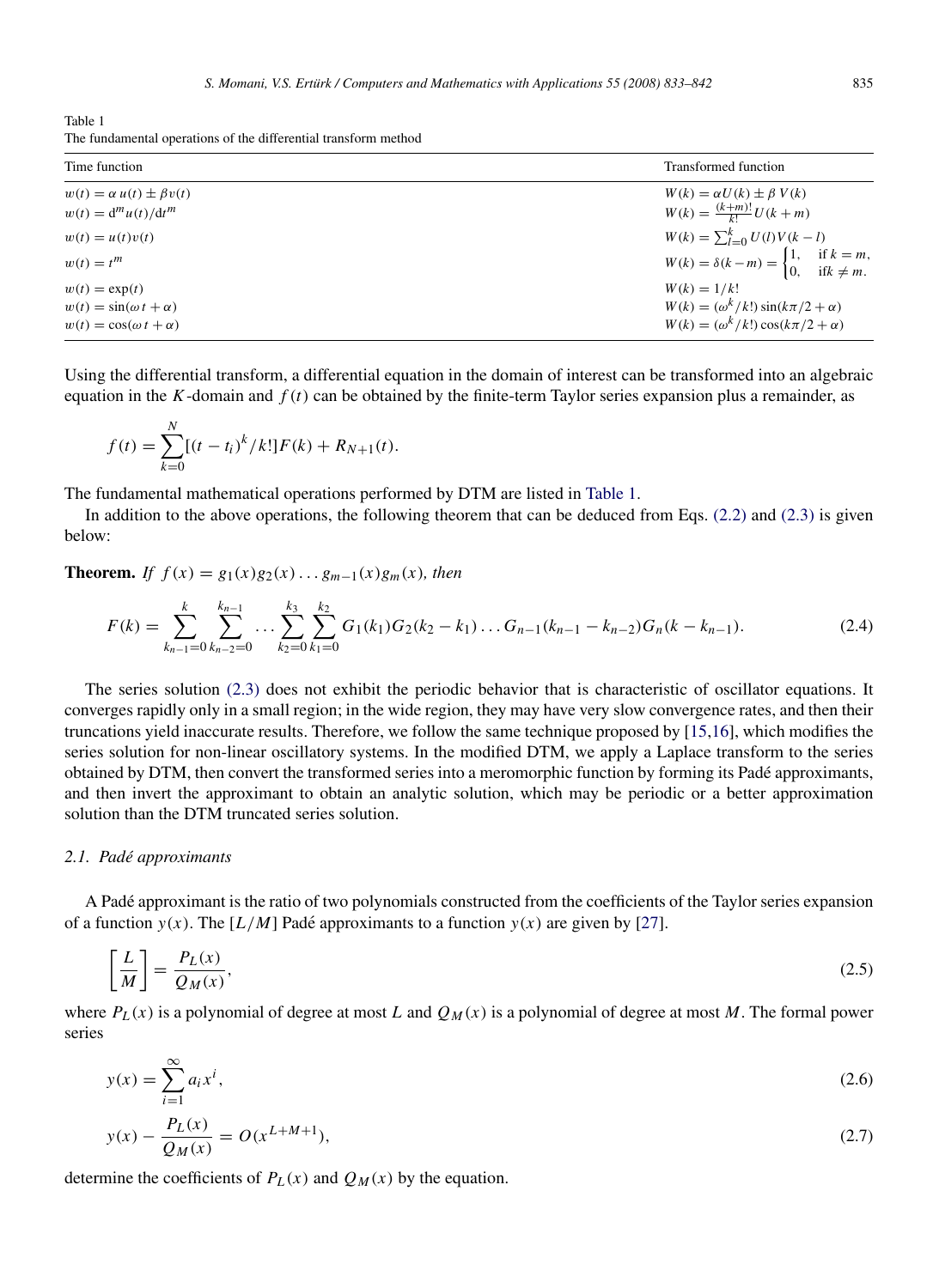Since we can clearly multiply the numerator and denominator by a constant and leave  $[L/M]$  unchanged, we impose the normalization condition

$$
Q_M(0) = 1.0.\t(2.8)
$$

Finally we require that  $P_L(x)$  and  $Q_M(x)$  have no common factors.

If we write the coefficient of  $P_L(x)$  and  $Q_M(x)$  as

$$
P_L(x) = p_0 + p_1 x + p_2 x^2 + \dots + p_L x^L,
$$
  
\n
$$
Q_M(x) = q_0 + q_1 x + q_2 x^2 + \dots + q_M x^M.
$$
\n(2.9)

then, by (2.8) and (2.9), we may multiply (2.7) by  $Q_M(x)$ , which linearizes the coefficient equations. We can write out (2.7) in more detail as

$$
a_{L+1} + a_L q_1 + \dots + a_{L-M+1} q_M = 0,
$$
  
\n
$$
a_{L+2} + a_{L+1} q_1 + \dots + a_{L-M+2} q_M = 0,
$$
  
\n
$$
\vdots
$$
  
\n
$$
a_0 = p_0,
$$
  
\n
$$
a_0 + a_0 q_1 = p_1,
$$
  
\n
$$
a_2 + a_1 q_1 + a_0 q_2 = p_2,
$$
  
\n
$$
\vdots
$$
  
\n
$$
a_L + a_{L-1} q_1 + \dots + a_0 q_L = p_L
$$
\n(2.11)

To solve these equations, we start with Eq. (2.10), which is a set of linear equations for all the unknown *q*'s. Once the *q*'s are known, then Eq. (2.11) gives an explicit formula for the unknown *p*'s, which complete the solution.

If Eqs.  $(2.10)$  and  $(2.11)$  are nonsingular, then we can solve them directly and obtain Eq.  $(2.12)$  [27], where Eq. (2.12) holds, and if the lower index on a sum exceeds the upper, the sum is replaced by zero:

$$
\left[\frac{L}{M}\right] = \frac{\begin{bmatrix} a_{L-M+1} & a_{L-M+2} & \cdots & a_{L+1} \\ \vdots & \vdots & \ddots & \vdots \\ a_{L} & a_{L+1} & \cdots & a_{L+M} \\ \sum_{j=M}^{L} a_{j-M} x^{j} & \sum_{j=M-1}^{L} a_{j-M+1} x^{j} & \cdots & \sum_{j=0}^{L} a_{j} x^{j} \end{bmatrix}}{\begin{bmatrix} a_{L-M+1} & a_{L-M+2} & \cdots & a_{L+1} \\ \vdots & \vdots & \ddots & \vdots \\ a_{L} & a_{L+1} & \cdots & a_{L+M} \\ x^{M} & x^{M-1} & \cdots & 1 \end{bmatrix}}.
$$
\n(2.12)

To obtain diagonal Padé approximants of different order Such as  $[2/2]$ ,  $[4/4]$  or  $[6/6]$  we can use the symbolic calculus software, Mathematica.

# 3. Applications

In order to assess the advantages and the accuracy of the modified DTM for solving non-linear oscillatory systems, we have applied the method to a variety of initial-value problems arising in non-linear dynamics. All the results are calculated by using Mathematica.

Example 3.1. Consider the following van der Pol equation

$$
y''(t) + y(t) = \varepsilon [1 - y^2(t)] y'(t), \qquad y(0) = 0, \ y'(0) = 2,
$$
\n(3.1)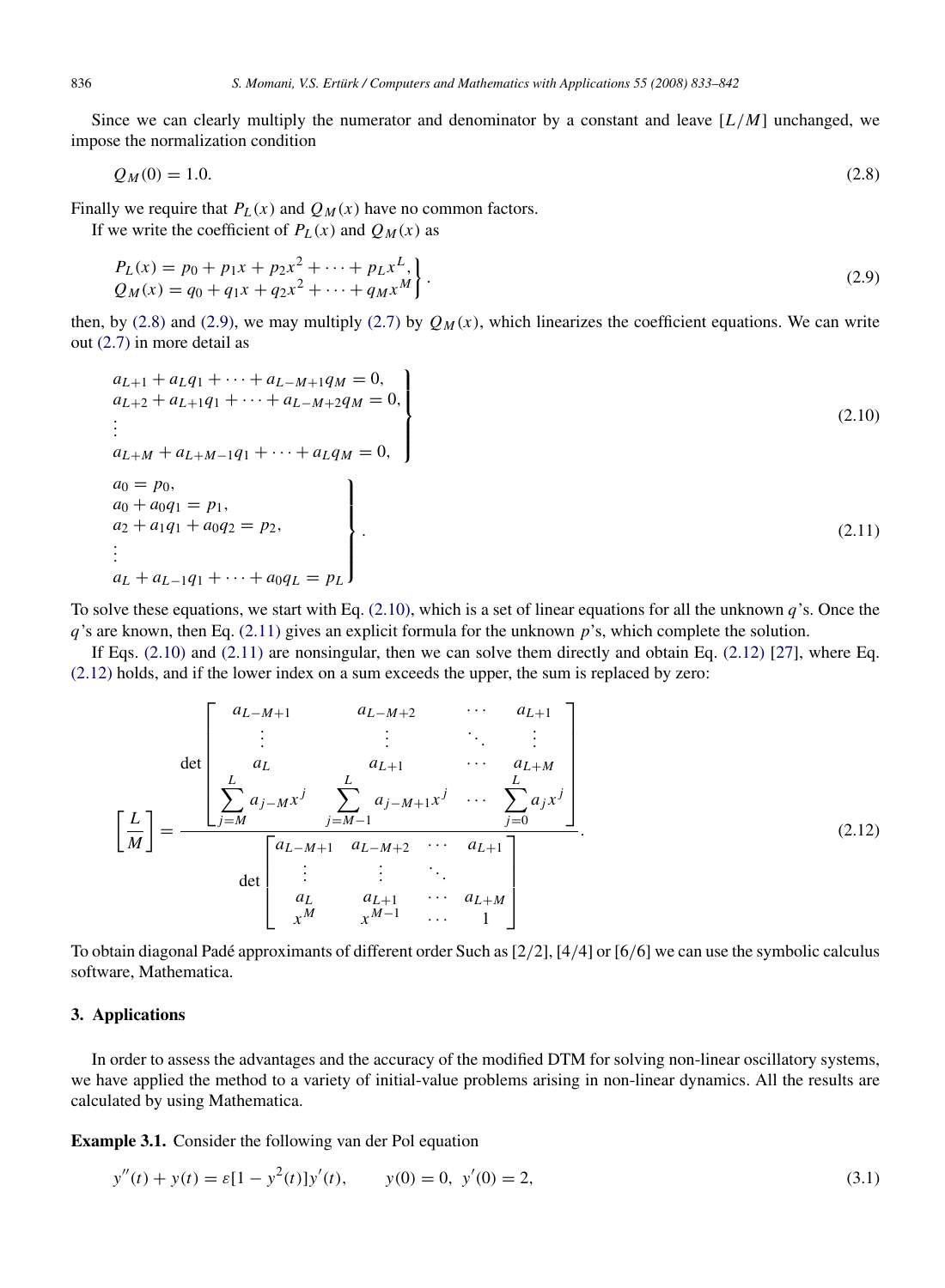

Fig. 1. Plots of displacement *y* versus time *t*. Runge–Kutta method  $(\_\_)$ ; Eq. (3.5)  $(\_\_-)$ .

subject to the initial conditions

$$
y(0) = 0, \qquad y'(0) = 2. \tag{3.2}
$$

Taking the differential transform of both sides of Eq. (3.1), we obtain the following recurrence relation:

$$
Y(k+2) = \frac{1}{(k+1)(k+2)}
$$
  
 
$$
\times \left[ \varepsilon \left( (k+1)Y(k+1) - \sum_{k_2=0}^k \sum_{k_1=0}^{k_2} (k-k_2+1)Y(k_1)Y(k_2-k_1)Y(k-k_2+1) \right) - Y(k) \right].
$$
 (3.3)

The initial conditions given in Eq. (3.2) can be transformed at  $t_0 = 0$  as

$$
Y(0) = 0, \t Y(1) = 2. \t (3.4)
$$

By using Eqs. (3.3) and (3.4) and (2.3), the following series solution is obtained:

$$
y(t) = 2\left(t - \frac{t^3}{3!} + \frac{t^5}{5!} - \frac{t^7}{7!}\right) + \varepsilon\left(t^2 - \frac{5t^4}{6} + \frac{91t^6}{360} - \frac{41t^8}{1008}\right) + \cdots
$$
 (3.5)

This series solution does not exhibit the periodic behavior that is characteristic of the oscillatory system (3.1) and (3.2). Comparison of the approximate solution (3.5) for  $\varepsilon = 0.3$  and the solution obtained by the fourth-order Runge–Kutta method in Fig. 1 shows that it converges in a small region but yields a wrong solution in a wider region.

In order to improve the accuracy of the differential transform solution (3.5), we implement the modified DTM as follows:

Applying the Laplace transform to the series solution (3.5), yields

$$
L[y(t)] = 2\left(\frac{1}{s^2} - \frac{1}{s^4} + \frac{1}{s^6} - \frac{1}{s^8}\right) + \varepsilon \left(\frac{2}{s^3} - \frac{20}{s^5} + \frac{182}{s^7} - \frac{1640}{s^9}\right) + \cdots
$$
 (3.6)

For simplicity, let  $s = 1/t$ ; then

$$
L[y(t)] = 2(t^2 - t^4 + t^6 - t^8) + \varepsilon(2t^3 - 20t^5 + 182t^7 - 1640t^9) + \cdots
$$
\n(3.7)

The [4/4] Padé approximate for the terms containing  $\varepsilon^0, \varepsilon^1, \ldots$  separately gives

$$
\left[\frac{4}{4}\right] = 2\left(\frac{t^2}{1+t^2}\right) + \varepsilon\left(\frac{2t^3}{1+10t^2+9t^4}\right).
$$

Recalling  $t = 1/s$ , we obtain [4/4] in terms of *s* 

$$
\left[\frac{4}{4}\right] = 2\left(\frac{1}{s^2+1}\right) + \varepsilon\left(\frac{2s}{s^4+10s^2+9}\right).
$$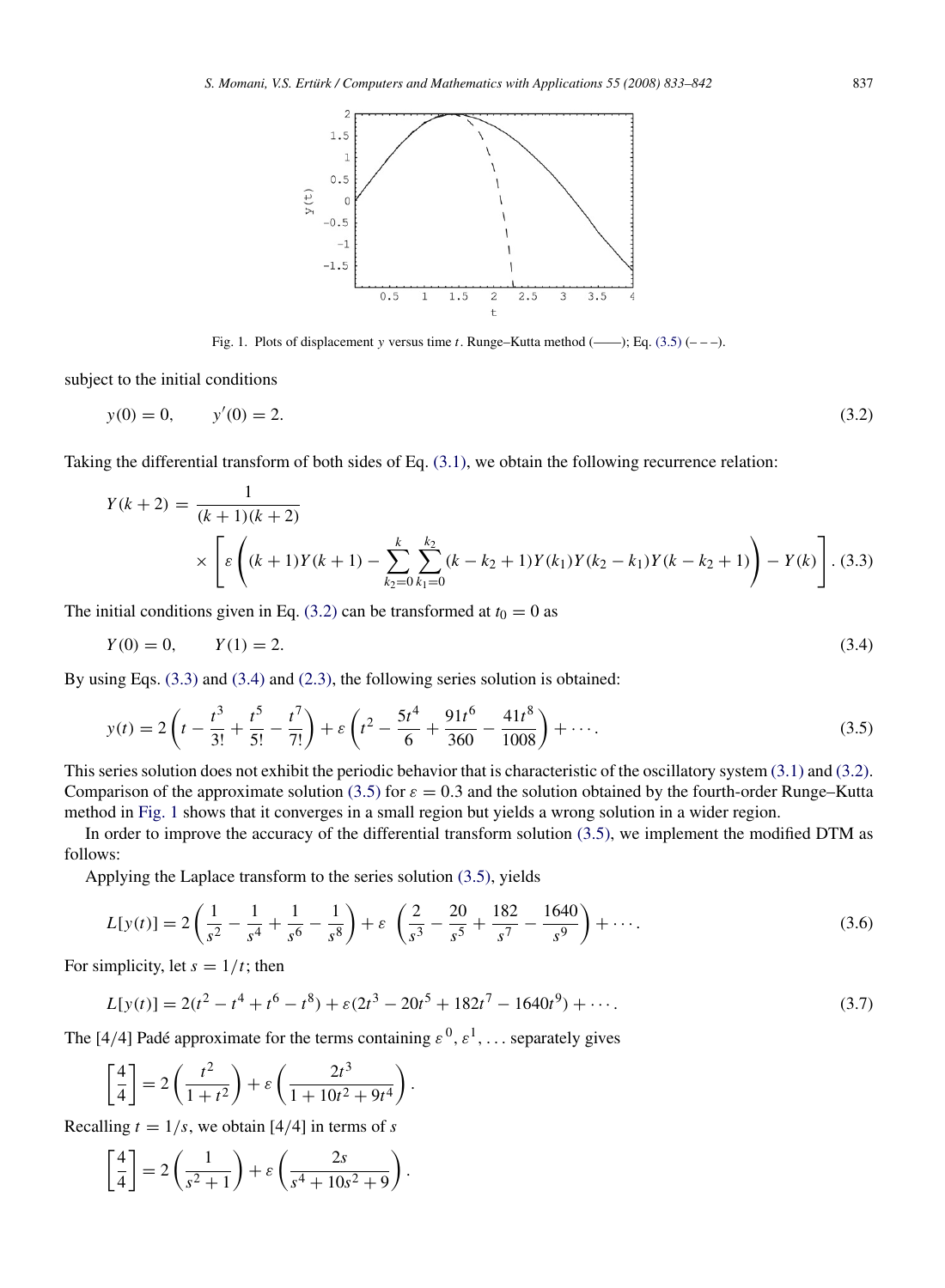

Fig. 2. Plots of displacement *y* versus time *t*. Runge–Kutta method (——); Eq.  $(3.8)$  (---).

By using the inverse Laplace transform to the  $[4/4]$  Padé approximant, we obtain the modified approximate solution

$$
y(t) = 2\sin(t) + \varepsilon\cos(t)\sin^2(t). \tag{3.8}
$$

Comparison of the modified approximate solution (3.8) and the solution obtained by the fourth-order Runge–Kutta method in Fig. 2 shows that the modified DTM greatly improves the differential transform truncated series (3.5) in the convergence rate and the accuracy.

Example 3.2. Consider the following non-linear equation

$$
y''(t) + y(t) = -\varepsilon y^2(t)y'(t),
$$
\n(3.9)

subject to the initial conditions

$$
y(0) = 1, \quad y'(0) = 0. \tag{3.10}
$$

This equation can be appropriately called the "unplugged" van der Pol equation and all of its solutions are expected to oscillate with decreasing amplitude to zero. Momani [16] derived a numerical solution for the above equation using the modified decomposition method when  $\varepsilon = 0.1$ . For comparison with the solution obtained in Ref. [16] we set the parameter  $\varepsilon = 0.1$  in this example.

Taking the differential transform of Eq. (3.9), the following recurrence relation is obtained:

$$
Y(k+2) = -\frac{1}{(k+1)(k+2)} \left[ \left( \sum_{k_2=0}^{k} \sum_{k_1=0}^{k_2} 0.1(k-k_2+1) Y(k_1) Y(k_2-k_1) Y(k-k_2+1) + Y(k) \right) \right]
$$
(3.11)

and taking  $t_0 = 0$ , the initial conditions given in Eq. (3.10) can be transformed to give

$$
Y(0) = 1, \qquad Y(1) = 0. \tag{3.12}
$$

By taking Eqs.  $(3.11)$  and  $(3.12)$ , for  $N = 7$ , the following series solution is obtained:

$$
y(t) = 1 - 0.5t2 + 0.0166667t3 + 0.04125t4 - 0.00665833t5
$$
  
- 0.00098625t<sup>6</sup> + 0.00135318t<sup>7</sup> + O(t<sup>8</sup>). (3.13)

Because Eqs. (3.9) and (3.10) form an oscillatory system, we apply the Laplace transform to the series solution (3.13), which yields

$$
L[y(t)] = \frac{1}{s} - \frac{1}{s^3} + \frac{0.1}{s^4} + \frac{0.99}{s^5} - \frac{0.799}{s^6} - \frac{0.7101}{s^7} + \frac{6.82001}{s^8} - \dotsb. \tag{3.14}
$$

For simplicity, let  $s = 1/t$ ; then

$$
L[y(t)] = t - t3 + 0.1t4 + 0.99t5 - 0.799t6 - 0.7101t7 + 6.82001t8 - \cdots
$$
 (3.15)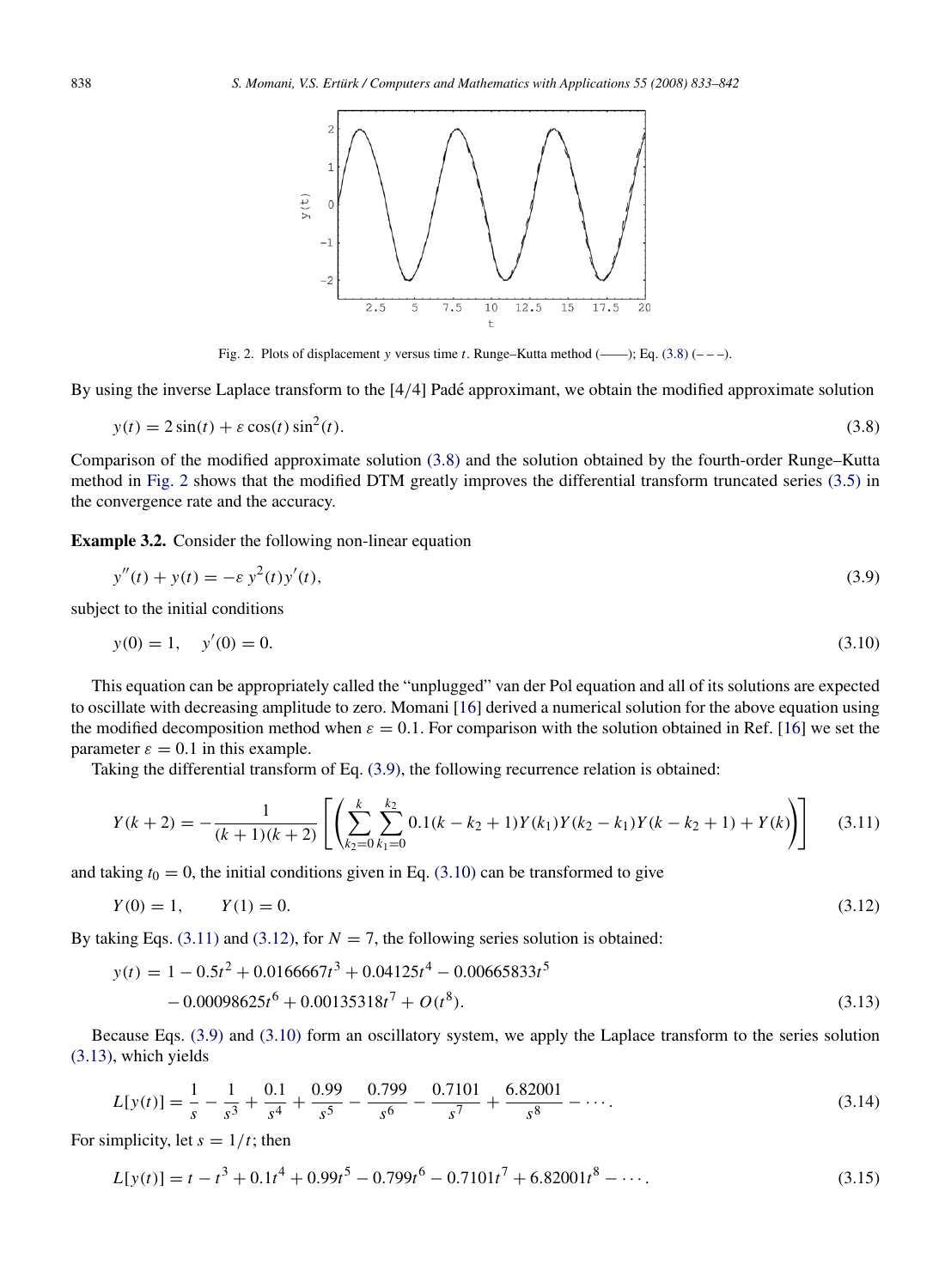

Fig. 3. Plots of Eq. (3.16): (a) displacement *y* versus time *t* and (b) phase plane diagram.

The  $[4/4]$  Padé approximant gives

$$
\[\frac{4}{4}\] = \frac{t + 0.333333t^2 + 9.02778t^3 + 0.300444t^4}{1 + 0.333333t + 10.0278t^2 + 0.533778t^3 + 9.00444t^4}.
$$

Recalling  $t = 1/s$ , we obtain [4/4] in terms of *s* 

$$
\[\frac{4}{4}\] = \frac{s^3 + 0.333333s^2 + 9.02778s + 0.300444}{s^4 + 0.333333s^3 + 10.0278s^2 + 0.533778s + 9.00444}
$$

By using the inverse Laplace transform to the  $[4/4]$  Padé approximant, we obtain the modified solution

$$
y(t) = a_1 e^{(-0.154136 - 2.99971i)t} + a_2 e^{(-0.154136 + 2.99971i)t} + a_3 e^{(-0.0125308 - 0.998948i)t} + a_4 e^{(-0.0125308 + 0.998948i)t},
$$
\n(3.16)

.

where

*a*<sup>1</sup> = 0.000284635 − 0.00152866*i*, *a*<sup>2</sup> = 0.000284635 + 0.00152866*i*, *a*<sup>3</sup> = 0.499715 + 0.0109027*i*, *a*<sup>4</sup> = 0.499715 − 0.0109027*i*.

Fig. 3 shows the displacement and phase diagram of the modified approximate solution (3.16). The results of our computations are in good agreement with the results obtained by the numerical solution of Momani [9] using the modified decomposition method.

Example 3.3. Consider the following Duffing equation:

$$
y''(t) + y(t) + 0.3y^{3}(t) = 0,
$$
\n(3.17)

subject to the initial conditions

$$
y(0) = 0, \qquad y'(0) = 1. \tag{3.18}
$$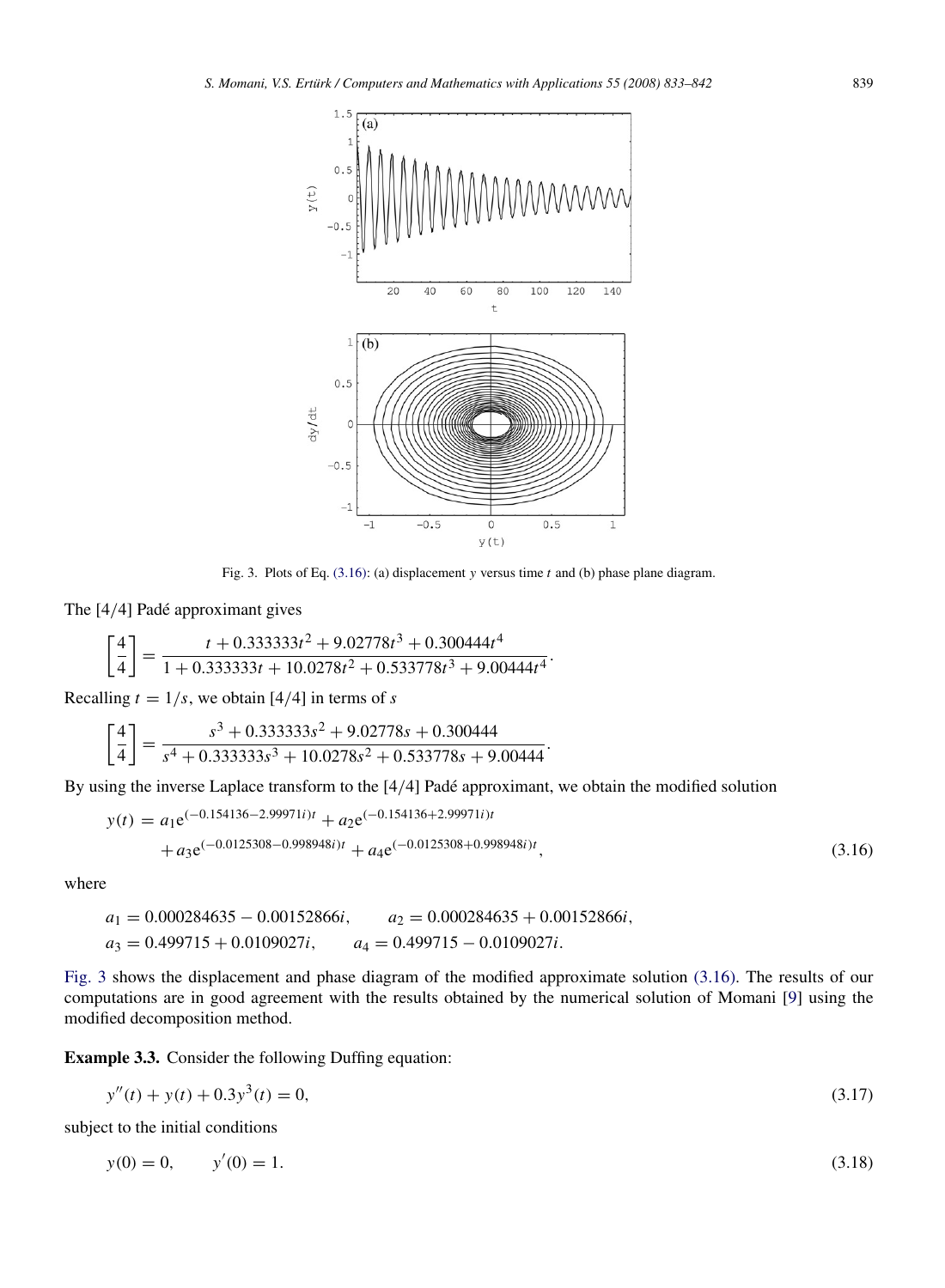

Fig. 4. Plots of (a) displacement *y* versus time *t* and (b) phase plane diagram. Runge–Kutta method (——); Eq. (3.23) (– – –).

Choosing  $t_0 = 0$ , Eqs. (3.17) and (3.18) are transformed as follows:

$$
Y(k+2) = -\frac{1}{(k+1)(k+2)} \left( 0.3 \sum_{k_2=0}^{k} \sum_{k_1=0}^{k_2} Y(k_1) Y(k_2 - k_1) Y(k - k_2) + Y(k) \right). \tag{3.19}
$$

$$
Y(0) = 0, \t Y(1) = 1. \t (3.20)
$$

By taking Eqs. (3.19) and (3.20), for  $N = 9$ , the following series solution is obtained:

$$
y(t) = t - 0.166667t^3 - 0.00666667t^5 + 0.00373016t^7 - 0.000315697t^9 + O(t^{11}).
$$
\n(3.21)

Applying the Laplace transform to the series solution (3.21), yields

$$
L[y(t)] = \frac{1}{s^2} - \frac{1}{s^4} - \frac{0.8}{s^6} + \frac{18.8}{s^8} - \frac{114.56}{s^{10}} - \dotsb. \tag{3.22}
$$

Setting  $s = 1/t$  in Eq. (3.22) and calculating the [4/4] Padé approximant gives

$$
\[\frac{4}{4}\] = \frac{9t^4 + t^2}{10.8t^4 + 10t^2 + 1}.
$$

Recalling  $t = 1/s$ , and by using the inverse Laplace transformation to the [4/4] Padé approximant, we obtain the modified solution

$$
y(t) = 0.928746 \sin(1.10982t) - 0.0103828 \sin(2.96113t). \tag{3.23}
$$

The graphs of the displacement and phase diagram are sketched in Fig. 4 and are compared with the numerical solution of the Runge–Kutta method.

Example 3.4. Consider the following Helmholtz equation:

$$
y''(t) + y(t) + 0.1y^{2}(t) = 0,
$$
\n(3.24)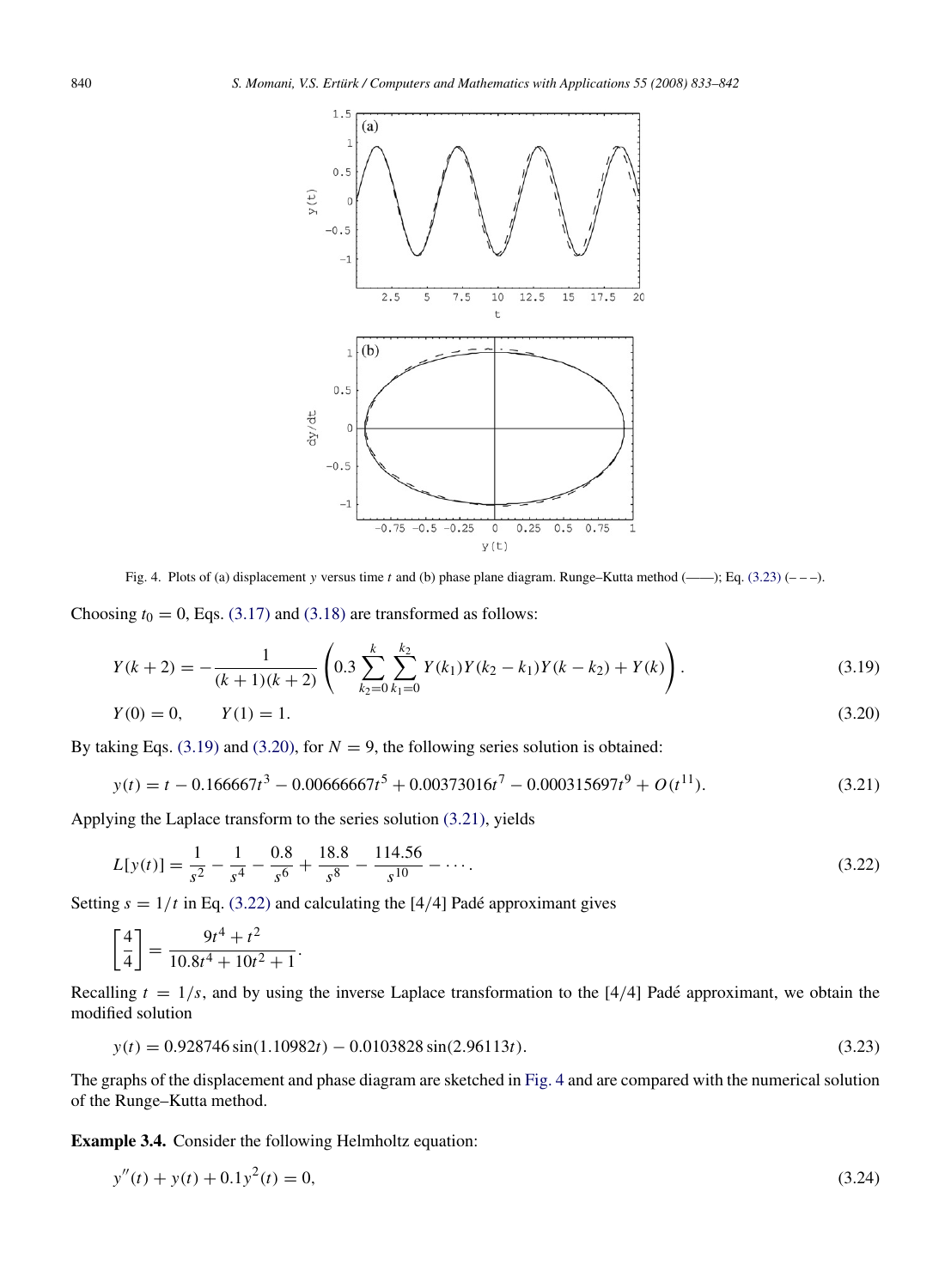

Fig. 5. Plots of (a) displacement *y* versus time *t*. Runge–Kutta method (——); Eq. (3.30) (---).

subject to the initial conditions

$$
y(0) = 1, \qquad y'(0) = 0. \tag{3.25}
$$

Taking the differential transform of Eq. (3.24), we have

$$
Y(k+2) = -\frac{1}{(k+1)(k+2)} \left( 0.1 \sum_{l=0}^{k} Y(l) Y(k-l) + Y(k) \right). \tag{3.26}
$$

Taking  $t_0 = 0$ , the initial conditions given in Eq. (3.25) can be transformed to give

$$
Y(0) = 1, \qquad Y(1) = 0. \tag{3.27}
$$

Utilizing the recurrence relation in Eq. (3.26) and the transformed initial conditions in Eq. (3.27), the following series solution up to  $O(t^{10})$  is obtained:

$$
y(t) = 1 - 0.55t^2 + 0.055t^4 - 0.00320833t^6 + 0.000176786t^8 + O(t^{10}).
$$
\n(3.28)

Applying the Laplace transform to the series solution (3.28), yields

.

$$
L[y(t)] = \frac{1}{s} - \frac{1}{s^3} + \frac{1.32}{s^5} - \frac{2.31}{s^7} + \frac{7.128}{s^9} + \cdots
$$
 (3.29)

The  $[4/4]$  Padé approximant gives

$$
\[\frac{4}{4}\] = \frac{t^3 + 6.7t}{t^4 + 7.8t^2 + 7.26}
$$

Recalling  $t = 1/s$ , and by using the inverse Laplace transformation to the [4/4] Padé approximant, we obtain the modified solution

$$
y(t) = 0.996529 \cos(1.03944t) + 0.00347117 \cos(2.59221t). \tag{3.30}
$$

The graph of the displacement is sketched in Fig. 5 and is compared with the numerical solution of the fourth-order Runge–Kutta method.

# 4. Conclusion

The modified DTM is an efficient method for calculating periodic solutions for non-linear oscillatory systems. All the examples show that the results of the present method are in excellent agreement with those obtained by the fourthorder Runge–Kutta method and modified Adomian decomposition method [16] even for moderately large values of the parameter ε. These examples indicate that the modified differential transform greatly improves DTM's truncated series solution in the convergence rate, and that it often yields the true analytic solution. The results also show that the method is a very promising one and might find wide applications.